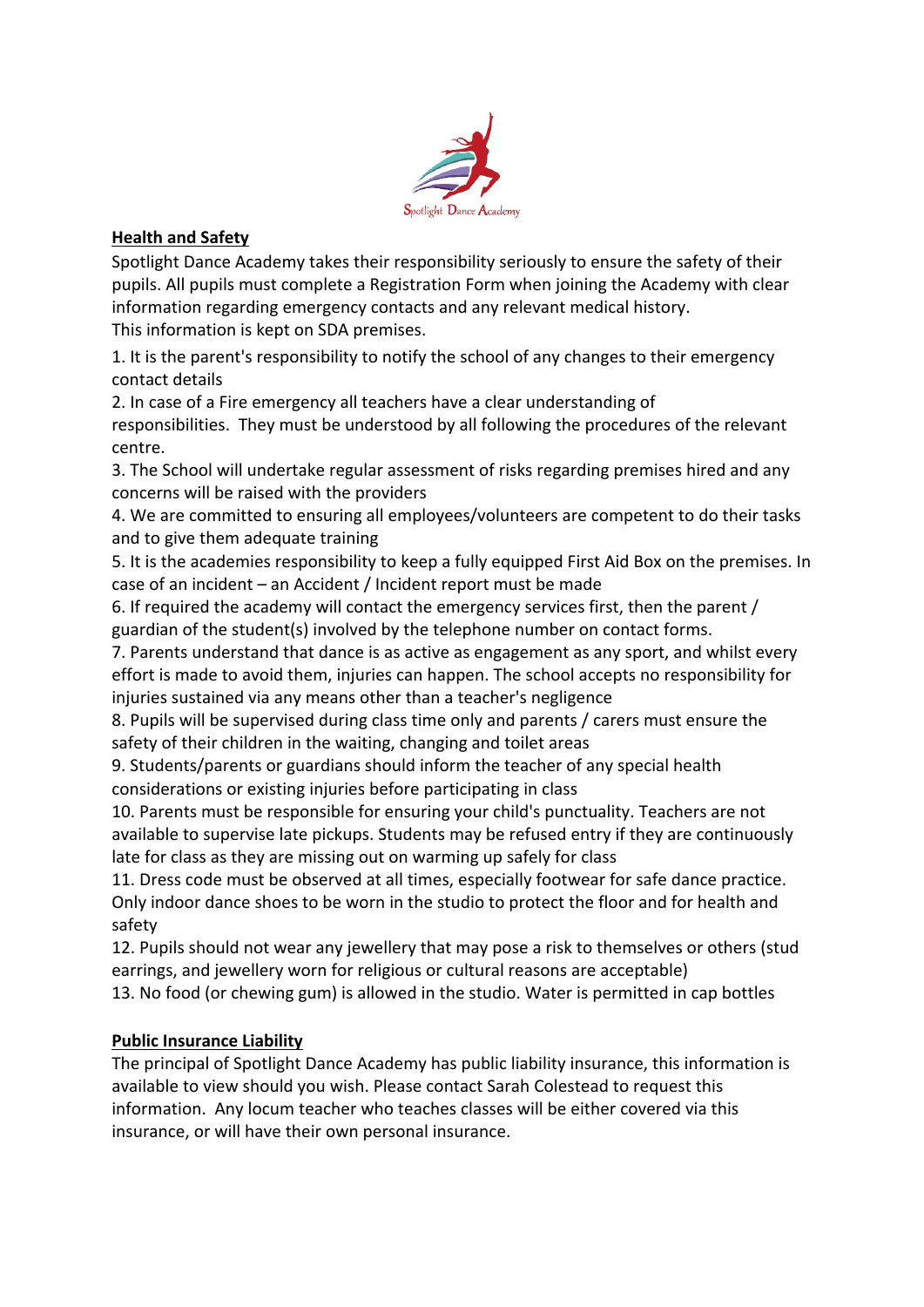## **Smoking Policy**

Spotlight Dance Academy has a non-smoking policy, and smoking is not permitted anywhere within the building or outside in the yard.

#### **Drugs & Alcohol Policy**

Spotlight Dance Academy has a strict no drugs & alcohol policy. Any pupil, teacher or volunteer found using drugs or alcohol whilst attending classes or working at the school, will be presented with a verbal warning. Parents will be advised if the pupil is under the age of 18 years.

## **Child Protection Policy**

Spotlight Dance Academy believes that:

• The welfare of children is vital

• All children, whatever their age, culture, disability, gender, language, racial origin, religious beliefs and/or sexual identity have the right to protection from abuse

• All suspicions and allegations of abuse will be taken seriously and responded to swiftly and appropriately

• All staff (paid/voluntary) working within SDA have a responsibility to report concerns to the principal or other identified staff

SDA has a duty of care to safeguard all children involved in dance from harm. All children have a right to protection and the needs of disabled children and others who may be particularly vulnerable must be taken into account. The dance school will ensure the safety and protection of all children involved in dance through adherence to the Child Protection guidelines. A child is defined as under 18 The Children Act 1989.

## **Policy Aims**

The aim of Spotlight Dance Academy Child Protection Policy is to promote good practice:

• Providing children and young people with appropriate safety and protection whilst in the care of the studio

• Allow all staff/volunteers to make informed and confident responses to specific child protection issues

## **Promoting Good Practice**

Spotlight Dance Academy will encourage the following:

- Always working in an open environment (e.g. avoid private or unobserved situations and encouraging an open environment i.e. no secrets)
- Treating all young people/disabled adults equally, and with respect and dignity
- Always putting the welfare of each young person first, before winning or achieving goals

• Maintaining a safe and appropriate distance with dancers (e.g. it is not appropriate to have an intimate relationship with a child)

• Building balanced relationships based on mutual trust which empowers children to share in the decision making process

• Making dance fun, enjoyable and promoting fair play

• Ensuring that if any form of manual/physical support is required, it should be provided openly and according to guidelines provided by the IDTA. Care is needed, as it is difficult to maintain hand positions when the child is constantly moving. Young people should always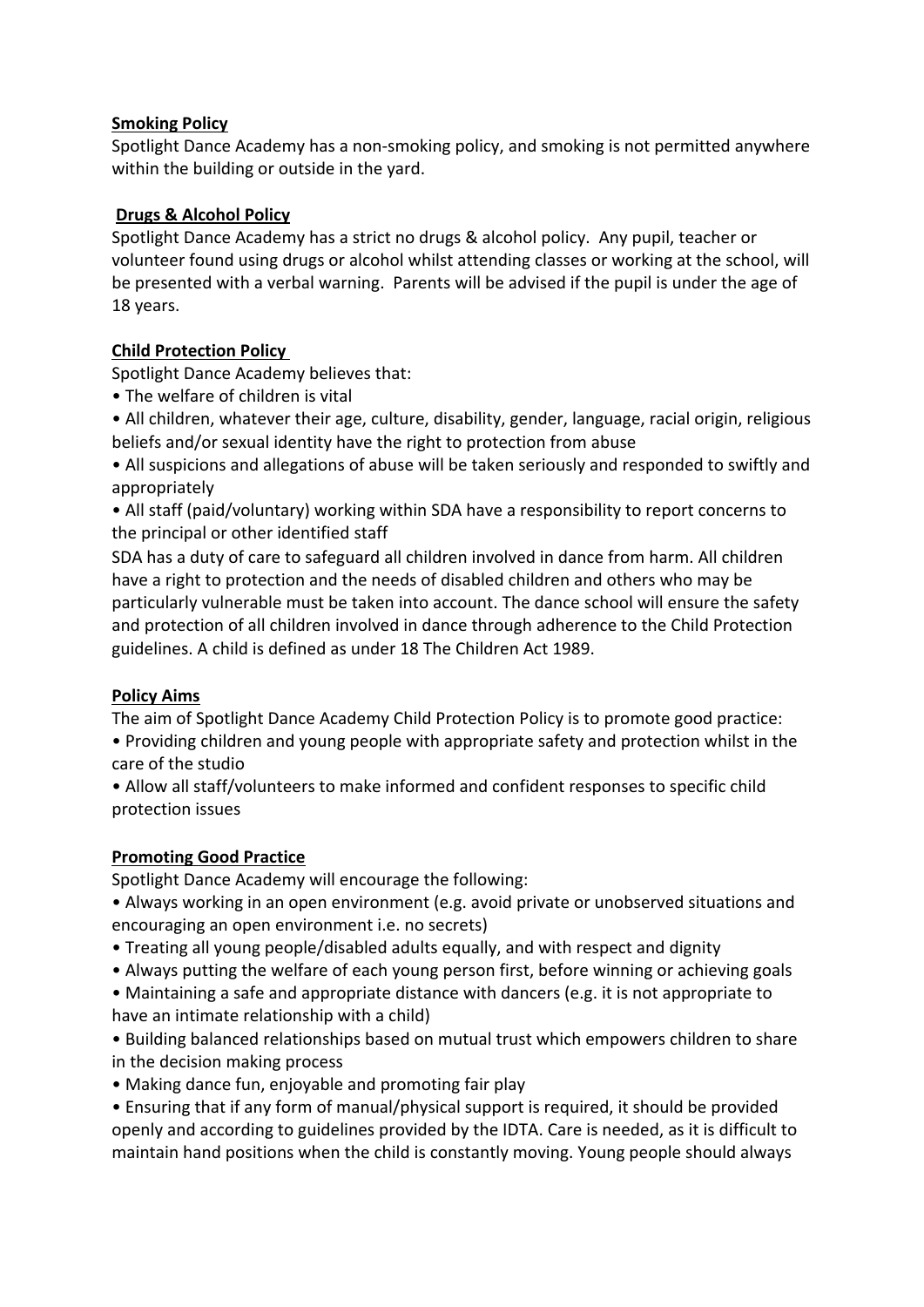be consulted and their agreement gained. Some parents are becoming increasingly sensitive about manual support and their views should always be carefully considered

• Keeping up to date with the technical skills, qualifications and insurance in dance

• Involving parents/carers wherever possible (e.g. for the responsibility of their children in the changing rooms). If groups have to be supervised in the changing rooms, always ensure parents/teachers/coaches/officials work in pairs

• Being an excellent role model – this includes not smoking or drinking alcohol in the company of young people

• Giving enthusiastic and constructive feedback rather than negative criticism• Recognising the developments/ needs and capacity of young people and disabled adults – avoiding excessive training or competition and not pushing them against their will

• Keeping a written record of any injury that occurs, along with the details of any treatment given.

• Requesting written parental consent if dance academy officials are required to transport young people in their cars

## **Practice not acceptable You should never:**

- Engage in rough, physical or sexually provocative games• Share a room with a child
- Allow or engage in any form of inappropriate touching
- Allow children to use inappropriate language unchallenged
- Make sexually suggestive comments to a child, even in fun
- Reduce a child to tears as a form of control
- Allow allegations made by a child to go unchallenged, unrecorded or not acted upon

• Do things of a personal nature for children or disabled adults that they can do for themselves

#### **Guidelines for use of photographic filming at dance events**

Videoing as a training aid: there is no intention to prevent the use of video equipment as a legitimate coaching aid. However, dancers and their parents/carers should be aware that this is part of the coaching programme and care will be taken in the storage of such films. If any other kind of photographic material or video of your child is required e.g. DVD of a performance or for advertisement material then parental permission will be requested. Students/parents/carers are not allowed to record or take photos during classes or performances, unless this has been verbally stated by the class teacher before the class begins.

#### **Recruitment and selecting staff and volunteers**

Spotlight Dance Academy recognises that anyone may have the potential to abuse children in some way and that all reasonable steps are taken to ensure that unsuitable people are prevented from working with children. When undertaking pre selection checks the following should be included:

• All volunteers/staff should complete an application form. This will elect information about an applicant's past and a self disclosure about any criminal record

• Consent should be obtained from an applicant to seek information from the Criminal Records Bureau (DBS CHECK)

• Two confidential references, including one regarding previous work with children. These references must be taken up and confirmed through telephone contact